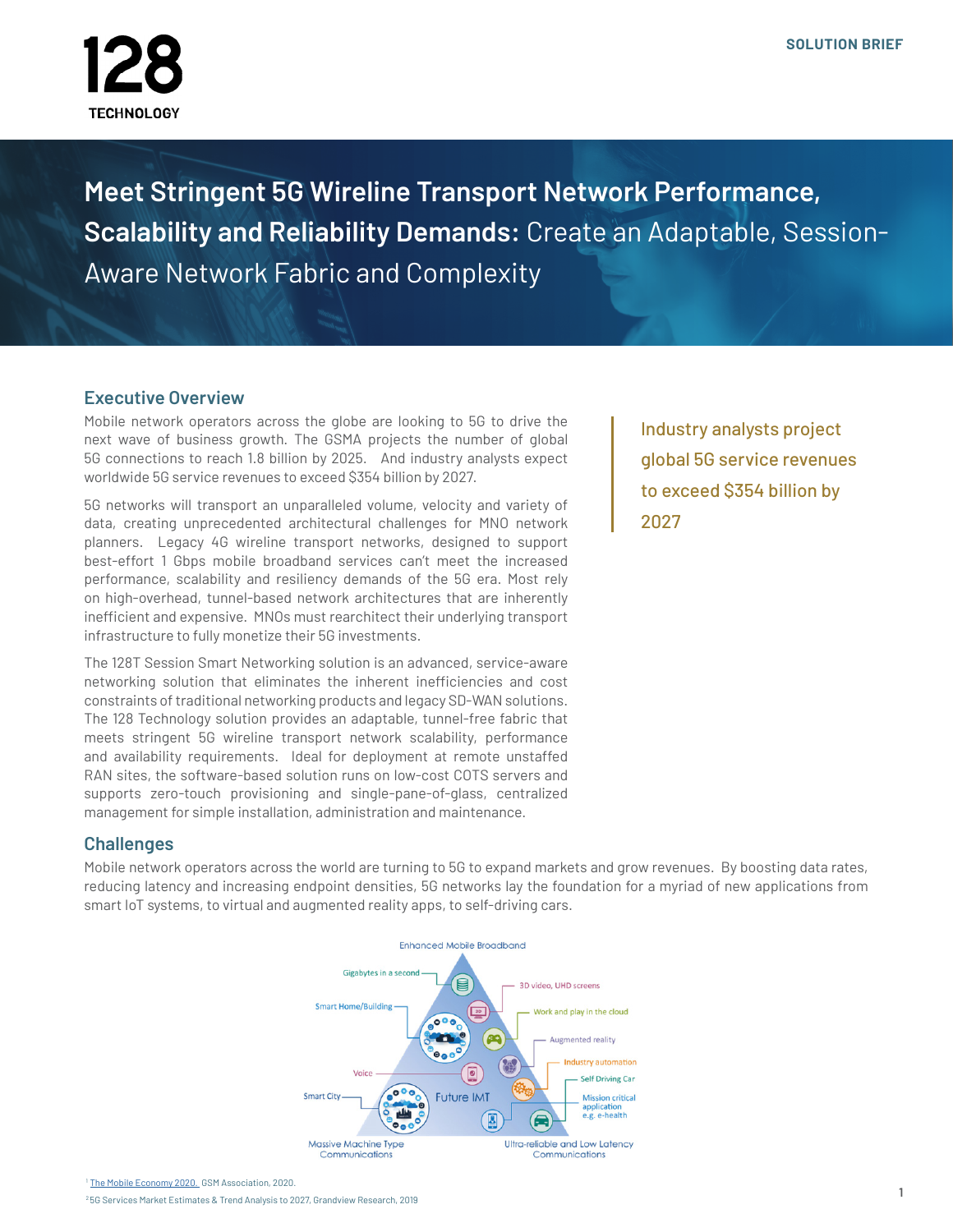5G networks will help MNOs improve differentiation and move up the value chain, but they pose difficult challenges for network planners. 5G wireline transport networks will carry an extraordinary variety, volume and velocity of application data and machine-to-machine (M2M) traffic, introducing unprecedented scalability, performance and reliability requirements.





#### **Massive Scalability and Density Requirements**

5G networks must support vast numbers of connected endpoints. The 5G specification supports up to 1 million devices per square kilometer compared to around 2000 devices per square kilometer with 4G!

#### **Unparalleled Performance Requirements**

5G networks must support ultra-high-speed data rates (up to 20 Gbps) for bandwidth-intensive applications like UHD video, as well as ultra-low latency ( <1 ms) communications for delay-sensitive applications like self-driving cars.

#### **Strict SLA Requirements**

5G networks must support diverse applications with distinct characteristics and QoS requirements. Some application data like autonomous vehicle and industrial control data is latency-sensitive. Other dataflows like 4K and 3D video streams are bandwidth-intensive. 5G introduces the notion of network slicing—subdividing the network into multiple virtual networks that provide different service assurances for different types of applications.



**Network Slicing Carves the Network into Multiple Virtual Networks with Distinct SLAs**

#### **Stringent Reliability and Availability Requirements**

5G data services will often be used in mission-critical applications where network disruptions can hinder productivity or impair business performance. They will also be used in public safety applications (emergency services, healthcare, video surveillance) where network interruptions can lead to property damage, injury or loss of life. 5G wireline transport networks must provide persistent connectivity in the event of equipment problems or link failures.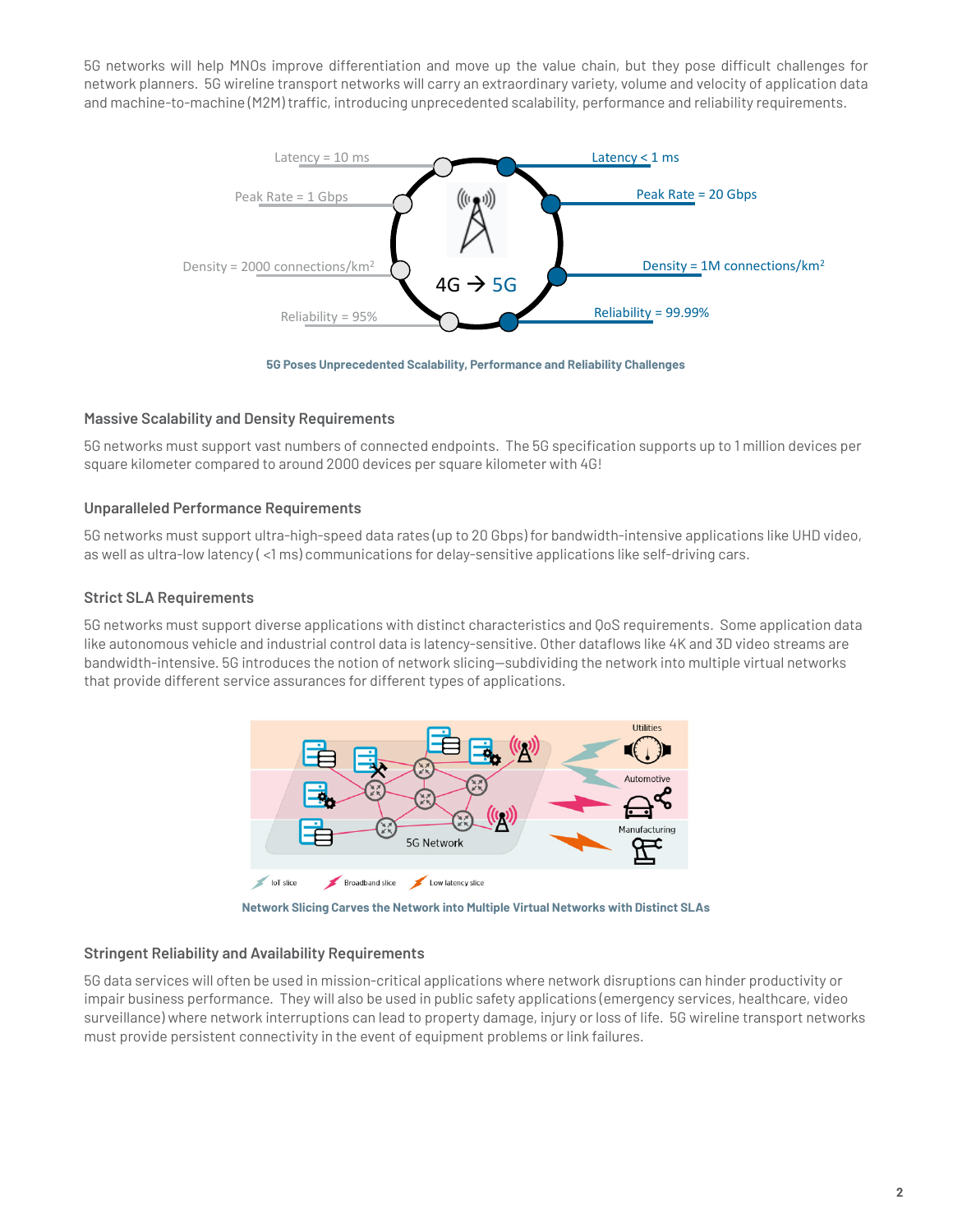## **4G Transport Network Architectures Aren't Well Suited for 5G**

Conventional branch office networking products and legacy SD-WAN solutions are inherently expensive and complicated, and can't meet the increased price-performance and agility demands of the digital era.

- Performance constraints. In most 4G architectures, RAN traffic is tunneled across the transport network and 'hairpinned' to the core, which can add latency, degrade application performance and impair service quality.
- No service assurances for 5G network slices. Most 4G networks overlay all dataflows into a single tunnel, which inhibits traffic classification and management. Since all flows are treated identically, there is no way to provide different service assurances for different classes of applications.
- No visibility into sessions or application data. Because all dataflows are encapsulated into a single overlay tunnel, network administrators cannot monitor or troubleshoot individual applications or sessions.
- Poor bandwidth utilization. High-overhead VPN tunneling protocols like IPsec squander bandwidth, impairing data throughput and application performance.
- Costly, inefficient redundancy mechanisms. Most 4G transport networks rely on hot-standby tunnels for failover. Backup tunnels are always nailed up, but rarely used—an expensive and wasteful approach.

# **128T Session Smart Networking Meets Stringent 5G Scalability, Performance and Resiliency Demands**

The 128T Session Smart Networking solution is an advanced, service-centric networking solution that takes softwaredefined routing to a new level. The solution eliminates the inherent inefficiencies and cost constraints of traditional routing products and legacy SD-WAN solutions, providing an adaptable, service-aware fabric that meets stringent 5G transport network scalability, performance and resiliency requirements.



**128T Session Smart Networking Unleashes Performance and Scalability**

#### **Performance and Scalability**

128T Session Smart Networking supports a variety of session optimization and intelligent routing features to ensure high performance and service quality for diverse dataflows. The solution supports up to four times the hardware performance of alternative solutions. Tunnel-free bandwidth savings improves throughput by 40%. Fine-grained QoS controls efficiently shape and prioritize traffic to enforce different SLAs for different network slices. Innovative application-aware routing intelligently steers traffic based on administratively defined policies and real-time network conditions, automatically selecting the right network path for the right application at the right time. Unique lossless application delivery capabilities optimize bandwidth utilization, helping improve data throughput over high-latency or lossy connections. And load-balancing features distribute traffic across diverse paths to optimize application performance and availability.

#### **Dynamic Edge Service Discovery**

The 128 Technology solution automatically discovers MEC nodes and dynamically detects where services are located, using an innovative Service and Topology Exchange Protocol (STEP) that maintains global service, tenancy and policy information. STEP automatically propagates topology and service changes, obviating the need to manually update routers when MEC nodes are added, removed or reconfigured.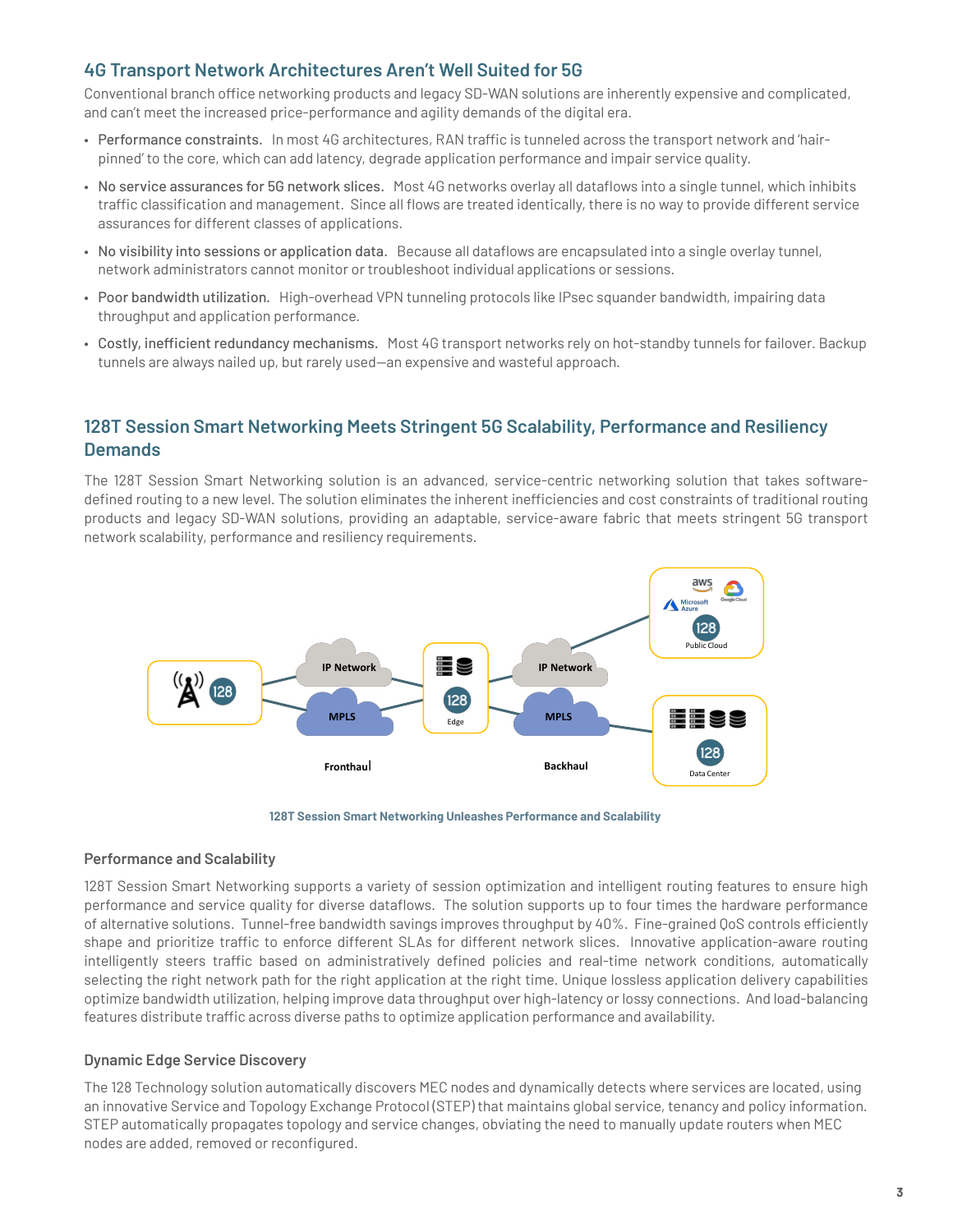#### **Reliability and Availability**

128T Session Smart Networking is designed to provide high availability and continuous connectivity. Active-active router configurations provide stateful failover in the event of equipment problems. And multipath session migration features ensure persistent connectivity in the event of link failures or network outages.

#### **Ultra-Fast, Persistent Mobility**

128T Routers use a unique location-independent, waypoint-based routing approach that enables ultra-fast, persistent mobility. Waypoint addresses are independent of and distinct from UE IP addresses (which can change as users change locations). When a UE moves off one gNB/eNodeB and sends packets from another gNB/eNodeB, the receiving 128T Router automatically detects the UE and preserves the session. The 128 Technology approach avoids hair-pinning or complex signaling protocols, providing session continuity and high-speed mobility. (5G supports mobility speeds of 500 km/h, compared to 350 km/h for 4G.)

#### **Security**

The 128 Technology solution protects 5G wireline transport networks against data leakage and malicious attacks. Integral security capabilities include deny-all (zero trust) routing, Layer 3/4 DoS/DDoS protection, payload encryption, and NAT and VPN functionality. 128 Technology's pioneering Secure Vector Routing provides strong data security without the overhead of traditional encryption protocols like IPsec. The tunnel-free architecture also gives MNOs full visibility into individual dataflows, so they can efficiently monitor end-to-end sessions, track KPIs and troubleshoot problems.

### **100% Software-Based Solution Eliminates Cost and Complexity**

128 Technology's solution is fully software-based for ultimate flexibility and economics. The software runs on any commercial off-the-shelf or white box server platform, including ruggedized platforms for harsh environments. 128T Session Smart Networking slashes cost and complexity, eliminating the middlebox and VNF sprawl that plague traditional networking solutions and legacy SD-WAN solutions. Unlike with a traditional service function chaining approach, the 128 Technology solution performs multiple logical network functions (e.g. MEC service chain instances) in a single VNF, significantly reducing CPU and memory requirements. As a result the 128 Technology software can run on far less expensive servers than legacy SD-WAN solutions. Better still, the 128T Session Smart Networking solution supports zero-touch provisioning and singlepane-of-glass, remote management for simple deployment, administration and maintenance.

## **128T Session Smart Networking Outperforms Traditional Solutions**

128T Session Smart Networking provides high performance, security and resiliency for 5G wireline transport networks while avoiding the cost and complexity of traditional routing products and legacy SD-WAN solutions. The table below summarizes some of the important advantages 128 Technology offers over alternative solutions for key 5G requirements.

| <b>Requirement</b>                     | <b>Traditional WAN and Legacy SD-WAN</b>                                  | 128T Session Smart Networking                                                                                                                                                   |
|----------------------------------------|---------------------------------------------------------------------------|---------------------------------------------------------------------------------------------------------------------------------------------------------------------------------|
| Ensure high                            | High-overhead tunneling protocols squander                                | Secure Vector Routing minimizes protocol overhead. Lossless                                                                                                                     |
| scalability and                        | bandwidth and impair the performance of                                   | application delivery optimizes bandwidth utilization and boosts                                                                                                                 |
| performance                            | delay-sensitive applications.                                             | application performance.                                                                                                                                                        |
| Enable network                         | Tunnel overlays inhibit traffic management                                | Fine-grained traffic management and application-aware routing                                                                                                                   |
| slicing                                | and prevent application-specific SLAs.                                    | enable application-specific, policy-based SLAs.                                                                                                                                 |
| Protect data                           | Tunnel overlays safeguard data privacy, but                               | Secure Vector Routing protects data privacy, while enabling                                                                                                                     |
| privacy                                | limit visibility and control.                                             | granular traffic management and visibility.                                                                                                                                     |
| Ensure continuous<br>connectivity      | Idle hot-standby tunnels are costly and<br>inefficient.                   | Multi-path session migration provides cost-effective protection<br>against link failures and network outages. Active-active router<br>configurations provide high availability. |
| Simple and<br>affordable<br>deployment | Special-purpose middleboxes or dedicated<br>VNFs add cost and complexity. | 128 Technology consolidates all network functions onto a single<br>VNF for ultimate simplicity and economics.                                                                   |

<sup>3</sup> 128 Technology 128T Session Smart Routers Scale & Performance\_Tolly Report #220100, December 2019 4  [Tunnel-Based versus Tunnel-Free SD-WAN,](https://www.128technology.com/tunnel-free_raymota/) 2020